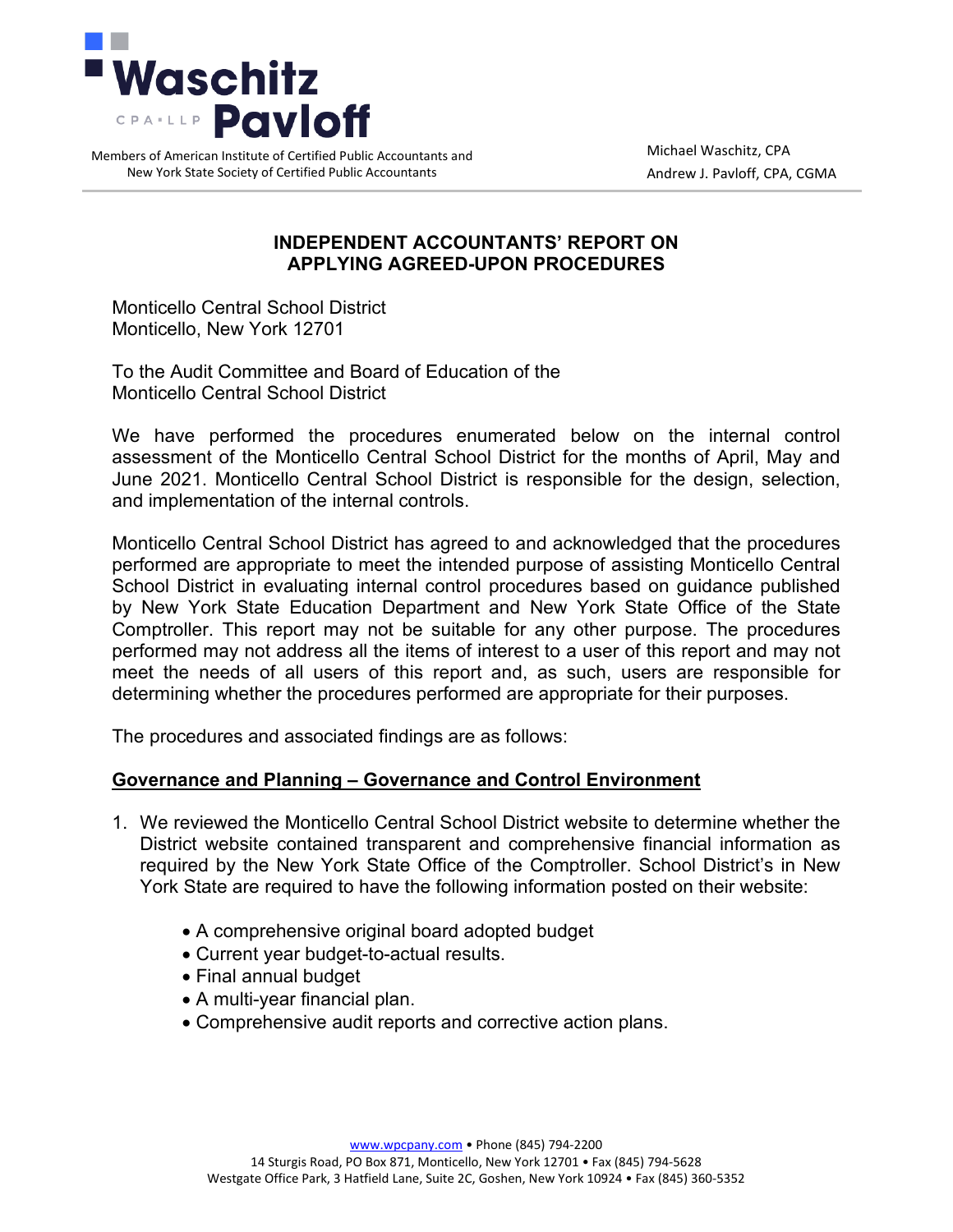# **Governance and Planning – Governance and Control Environment** *(Continued)*

## *Findings*

- The District website did not include current year budget to actual information in a transparent location but instead it was posted under Board Docs.
- The District website did not include a multi-year financial plan but instead it was posted under Board Docs.
- The District website did not include all external audit reports and internal audit reports. The last external audit report posted was from 2018. The rest of the reports were posted under Board Docs.

### *Conclusion*

Auditor recommends that the District update their website to be in compliance with the requirements of the New York State Office of the Comptroller.

#### **Governance and Planning – Budget and Budget Administration**

- 2. We obtained the District's budget reports for the 2018 2019 school year, the 2019 2020 school year, and the 2020 – 2021 school year and performed the following procedures:
	- We compared the actual and budgetary general fund revenue and expenditures for the selected school years.
	- We verified the District did not have any expenditures exceeding appropriations.
	- We reviewed the District's policy for budget transfers for compliance with New York State Education Law 1718, *limitation upon expenditures*.

Below is a comparison of the General Fund's revenue and expenditures with the budget.

|               | <b>Revenue</b> |              |              | <b>Expenditures</b> |              |              |
|---------------|----------------|--------------|--------------|---------------------|--------------|--------------|
|               | 2018/2019      | 2019/2020    | 2020/2021    | 2018/2019           | 2019/2020    | 2020/2021    |
| <b>Budget</b> | \$90,739,298   | \$92,236,550 | \$98,135,787 | \$90,739,298        | \$92,236,550 | \$98,135,787 |
| Actual*       | 86,218,046     | 87,634,279   | 88,247,551   | 86,807,450          | 87,550,997   | 90,186,495   |
| \$ Difference | 4,521,252      | 4,602,271    | 9,888,236    | (3,931,848)         | (4,685,554)  | (7,949,292)  |

\*Actual amount includes outstanding encumbrances. The District had the following encumbrance amounts outstanding:

| 2018/2019: | \$952,977 |
|------------|-----------|
| 2019/2020: | 939,934   |
| 2020/2021: | 1,956,495 |

#### *Comments/Conclusion*

Actual expenditures were less than budgeted expenditures. Control procedures are in place related to budgeting.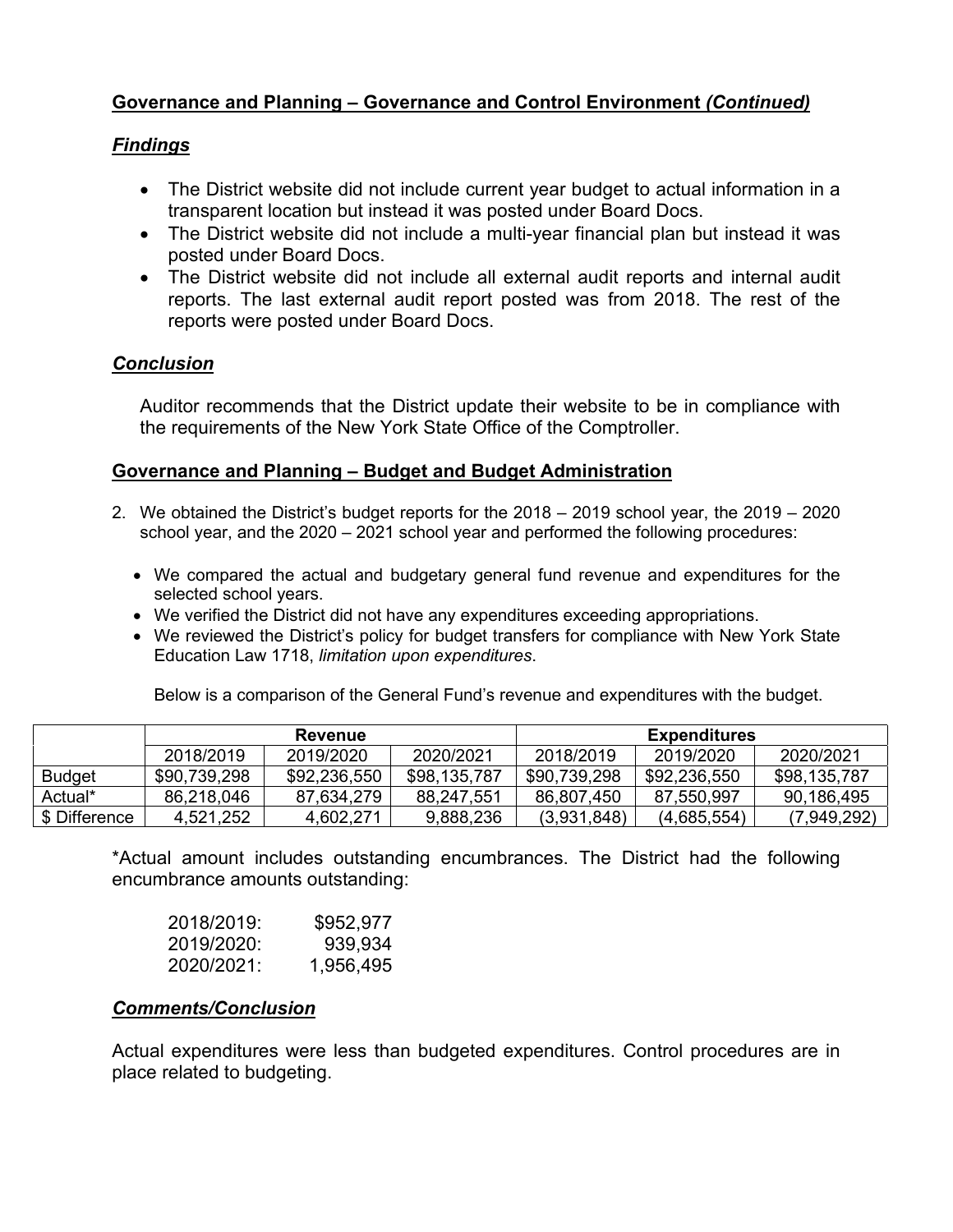# **Facilities, Equipment and Inventory – Facilities Construction**

- 3. We obtained the District's capital projects fund general ledger for the period July 1, 2020 – June 30, 2021. Based on our review of this ledger, we performed the following procedures:
	- We obtained all progress billing reports for the high school renovation project and the new bus garage project for the period July 1, 2020 – June 30, 2021.
	- We recalculated the amounts reported on the progress billing reports to verify accuracy.
	- We verified that the Architect and/or Engineer approved the payment and that their signature on the application was notarized.
	- We traced the payment from the progress billing report to a warrant approved by the Board.

### *Conclusion*

No findings were noted as a result of the above named procedures. We will continue to review the capital projects fund as these projects progress.

#### **Risk Assessment Update**

Risk assessments have been updated in the following areas:

#### **II. Accounting and Reporting**

- Assessing Financial Condition
- Financial Accounting and Reporting
- Auditing
- State Aid and Grants

Regarding the Risk Assessment Update, there are no other matters to report at this time.

We were engaged by Monticello Central School District to perform this agreed-upon procedures engagement and conducted our engagement in accordance with attestation standards established by the AICPA. We were not engaged to and did not conduct an examination or review engagement, the objective of which would be the expression of an opinion or conclusion, respectively, on internal control assessment for the months of April, May and June 2021. Accordingly, we do not express such an opinion or conclusion. Had we performed additional procedures, other matters might have come to our attention that would have been reported to you.

We are required to be independent of Monticello Central School District and to meet our other ethical responsibilities, in accordance with the relevant ethical requirements related to our agreed-upon procedures engagement.